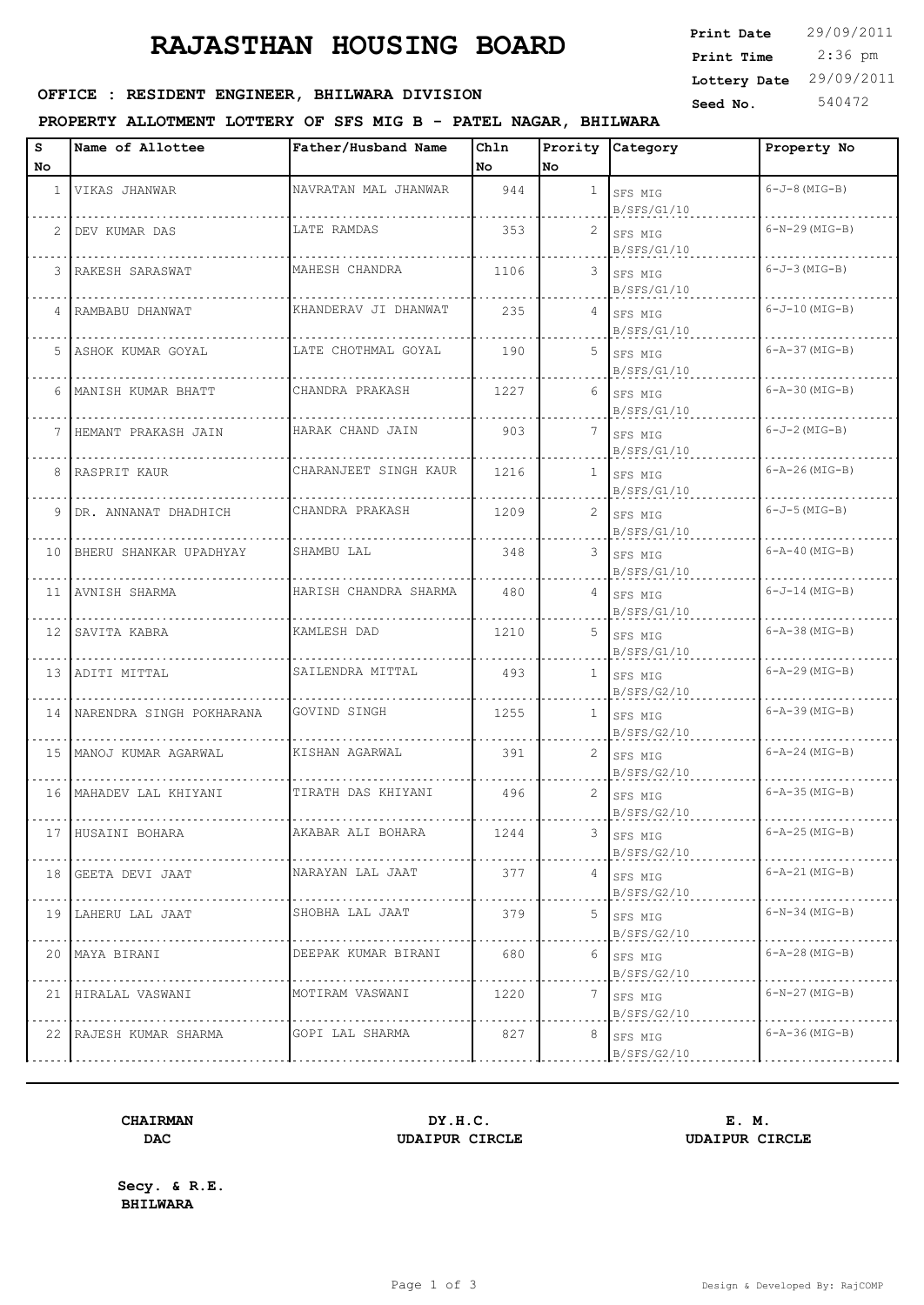# **RAJASTHAN HOUSING BOARD**

| <b>Print Date</b> | 29/09/2011 |
|-------------------|------------|
| Print Time        | $2:36$ pm  |
| Lottery Date      | 29/09/2011 |
| Seed No.          | 540472     |
|                   |            |

### **SEED OFFICE : RESIDENT ENGINEER, BHILWARA DIVISION**

#### **PROPERTY ALLOTMENT LOTTERY OF SFS MIG B - PATEL NAGAR, BHILWARA**

| s   | Name of Allottee             | Father/Husband Name  | Chln |              | Prority Category            | Property No          |
|-----|------------------------------|----------------------|------|--------------|-----------------------------|----------------------|
| No. |                              |                      | No   | No           |                             |                      |
| 23  | DEEPAK KUMAR JAIN            | OMPRAKASH JAIN       | 474  |              | 9 SFS MIG<br>B/SFS/G2/10    | $6-N-31$ (MIG-B)     |
|     | 24 RAJENDRA AGARWAL          | KISHAN GOPAL AGARWAL | 393  |              | $10$ SFS MIG<br>B/SFS/G2/10 | $6-N-30$ (MIG-B)     |
|     | 25 SUKHI DEVI JAAT           | PARASMAL JAAT        | 370  |              | 11 SFS MIG<br>B/SFS/G2/10   | $6-J-1$ (MIG-B)      |
|     | 26 HEMLATA JANGID            | RAMESH JANGID        | 194  |              | 12 SFS MIG<br>B/SFS/G2/10   | $6 - J - 17$ (MIG-B) |
|     | 27 PANKAJ UDAWAT             | K.S. MATHUR          | 248  |              | 13 SFS MIG<br>B/SFS/G2/10   | $6 - A - 20$ (MIG-B) |
|     | 28  ANIL KUMAR GOYAL         | LATE. R.C. GOYAL     | 602  |              | $14$ SFS MIG<br>B/SFS/G2/10 | $6 - A - 27$ (MIG-B) |
|     | 29   MANGI LAL JAAT          | BAKSHU JAAT          | 378  |              | 15 SFS MIG<br>B/SFS/G2/10   | $6-J-4$ (MIG-B)      |
|     | 30   DILIP KUMAR KOGTA       | RAM SWAROOP KOGTA    | 542  |              | $16$ SFS MIG<br>B/SFS/G2/10 | $6 - J - 9$ (MIG-B)  |
|     | 31 INDU BALA BAHETI          | <b>JUGAL KISHOR</b>  | 1239 |              | $17$ SFS MIG<br>B/SFS/G2/10 | $6 - J - 13$ (MIG-B) |
|     | 32 KAILASH CHANDRA DHAKAD    | LALURAM              | 819  |              | $18$ SFS MIG<br>B/SFS/G2/10 | $6 - J - 11$ (MIG-B) |
|     | 33   ANJANI KUMAR SINGH      | KEDAR NATH SINGH     | 1243 |              | $19$ SFS MIG<br>B/SFS/G2/10 | $6 - J - 19$ (MIG-B) |
|     | 34   RAMGANI DEVI AGRAWAL    | BASANTI LAL          | 479  |              | 20 SFS MIG<br>B/SFS/G2/10   | $6 - A - 34$ (MIG-B) |
|     | 35 PAWAN KUMAR BAHETI        | MADAN GOPAL BAHETI   | 663  |              | $21$ SFS MIG<br>B/SFS/G2/10 | $6-N-32$ (MIG-B)     |
|     | 36 JITENDRA SINGH TANEJA     | SURENDRA SINGH       | 702  |              | 22 SFS MIG<br>B/SFS/G2/10   | $6-N-25$ (MIG-B)     |
|     | 37 SIMA SUWALKA              | GORU LAL SUWALKA     | 90   |              | 23 SFS MIG<br>B/SFS/G2/10   | $6 - A - 33$ (MIG-B) |
|     | 38 SUCHITA KHANDELWAL        | NITIN KHANDELWAL     | 564  |              | 24 SFS MIG<br>B/SFS/G2/10   | $6 - A - 23$ (MIG-B) |
|     | 39   SHIV PRAKASH NAAMDHARNI | OM PRAKASH           | 1112 |              | 25 SFS MIG<br>B/SFS/G2/10   | $6 - J - 18$ (MIG-B) |
|     | 40 RAJESH BHANDARI           | RAMPAL BHANDARI      | 548  |              | $26$ SFS MIG<br>B/SFS/G2/10 | $6-N-26$ (MIG-B)     |
|     | 41   SHANTILAL TOSHNIWAL     | RAMCHANDRA           | 367  |              | 27 SFS MIG<br>B/SFS/G2/10   | $6-N-28$ (MIG-B)     |
|     | 42   PURSHOTTAM DAS BAHETI   | KANHYA LAL           | 666  |              | $28$ SFS MIG<br>B/SFS/G2/10 | $6 - J - 6$ (MIG-B)  |
|     | 43 BHERU LAL MEGWANSHI       | MAHARAM              | 752  | $\mathbf{1}$ | SFS MIG<br>B/SFS/G4/10      | $6 - J - 16$ (MIG-B) |
|     | 44 KAMOD SINGH MEENA         | DURGA LAL MEENA      | 781  | 1            | SFS MIG<br>B/SFS/G5/10      | $6 - A - 31$ (MIG-B) |
|     |                              |                      |      |              |                             |                      |

## **DAC UDAIPUR CIRCLE UDAIPUR CIRCLE**

**CHAIRMAN DY.H.C. E. M.**

**Secy. & R.E. BHILWARA**